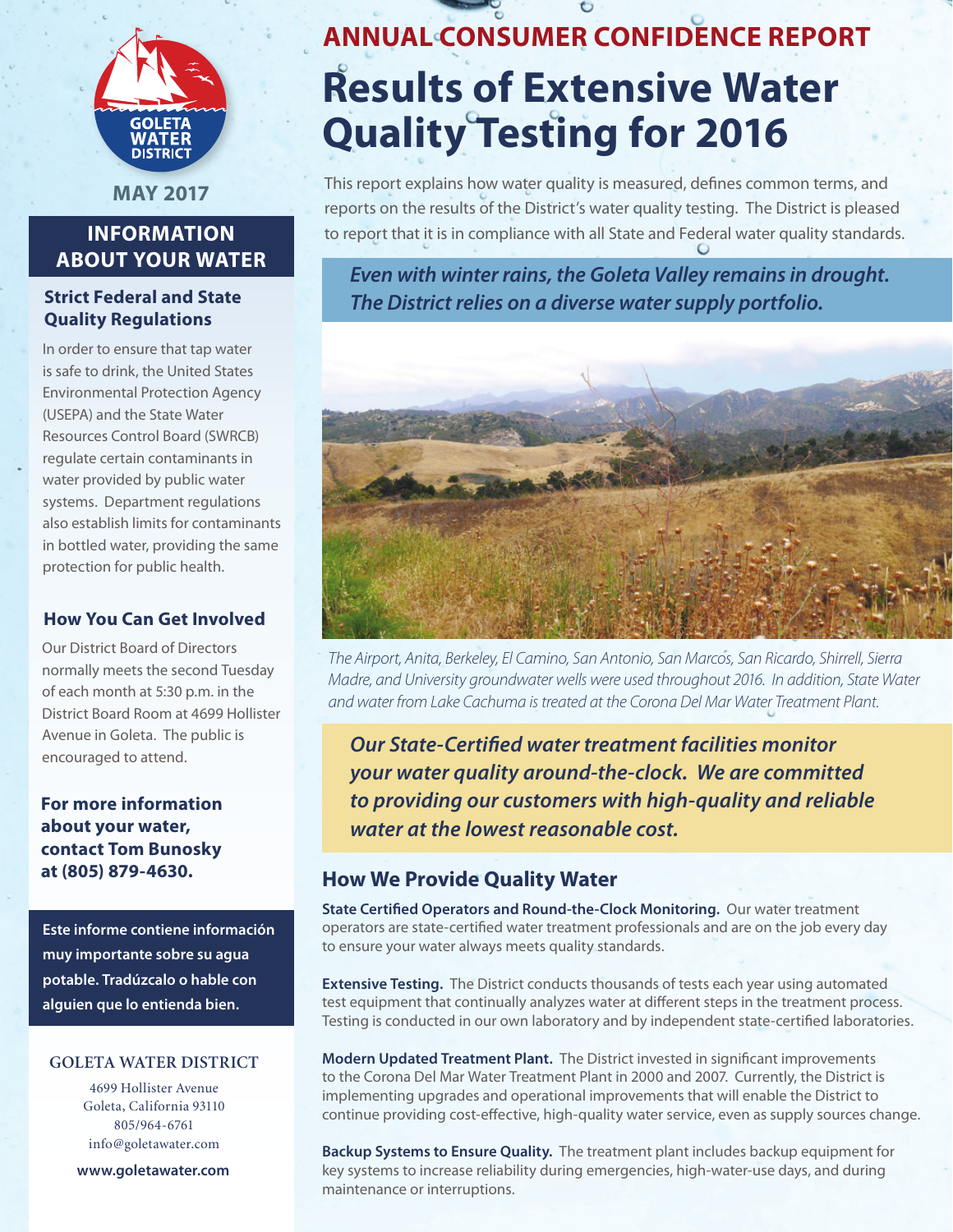# **Results of the 2016 Drinking Water Quality Tests**

The tables below list drinking water contaminants and other substances detected during 2016. The District also tested for many additional substances that were not detected, and therefore are not listed in this report. The presence of contaminants in the water does not necessarily indicate that the water poses a health risk. Unless otherwise noted, the data is for testing done January 1 - December 31, 2016. The test results show that your water met or was better than all primary State and Federal water quality standards.

 $\circ$ 

| <b>INORGANIC</b>                                                                                                        | <b>MCL</b>               | PHG (MCLG)     |                  | <b>Surface Water</b><br>Average        | <b>Surface Water</b><br>Range     | Groundwater<br><b>Average</b>                            | Groundwater<br>Range | <b>Typical Source of Contaminant</b>                                                                                                                                                                    |  |
|-------------------------------------------------------------------------------------------------------------------------|--------------------------|----------------|------------------|----------------------------------------|-----------------------------------|----------------------------------------------------------|----------------------|---------------------------------------------------------------------------------------------------------------------------------------------------------------------------------------------------------|--|
| Aluminum (ppm)                                                                                                          | $\overline{1}$           | 0.6            |                  | <b>ND</b>                              | ND-0.091                          | <b>ND</b>                                                | ND-ND                | Erosion of natural deposits; residue from some<br>surface water treatment processes                                                                                                                     |  |
| Arsenic (ppb)                                                                                                           | 10                       | 0.004          |                  | <b>ND</b>                              | N/A                               | <b>ND</b>                                                | $ND-9.2$             | Erosion of natural deposits; runoff from<br>orchards; glass and electronics production                                                                                                                  |  |
| Fluoride (ppm)                                                                                                          | 2.0                      | $\overline{1}$ |                  | 0.45                                   | N/A                               | 0.38                                                     | $0.23 - 0.58$        | Erosion of natural deposits; water additive<br>that promotes strong teeth; discharge from<br>fertilizer and aluminum factories                                                                          |  |
| Hexavalent Chromium (ppb)                                                                                               | 10                       | 0.02           |                  | <b>ND</b>                              | N/A                               | <b>ND</b>                                                | $ND-1.7$             | Discharge from electroplating factories,<br>leather tanneries, wood preservation, chemical<br>synthesis, refractory production, and textile<br>manufacturing facilities; erosion of natural<br>deposits |  |
| Nickel (ppb)                                                                                                            | 100                      | 12             |                  | <b>ND</b>                              | N/A                               | <b>ND</b>                                                | $ND-12$              | Erosion of natural deposits; discharge from<br>metal factories                                                                                                                                          |  |
| Nitrate as N (ppm)                                                                                                      | 10 <sup>°</sup>          | 10             |                  | <b>ND</b>                              | N/A                               | 0.69                                                     | $ND-4.4$             | Runoff and leaching from fertilizer use;<br>leaching from septic tanks and sewage;<br>erosion of natural deposits                                                                                       |  |
| Selenium (ppb)                                                                                                          | 50                       | 30             |                  | <b>ND</b>                              | N/A                               | <b>ND</b>                                                | $ND-13$              | Discharge from petroleum, glass, and metal re-<br>fineries; erosion of natural deposits; discharge<br>from mines and chemical manufacturers;<br>runoff from livestock lots (feed additive)              |  |
| <b>RADIOLOGICAL</b>                                                                                                     | <b>MCL</b>               | PHG (MCLG)     |                  | <b>Surface Water</b><br>Average        | <b>Surface Water</b><br>Range     | Groundwater<br>Average                                   | Groundwater<br>Range | <b>Typical Source of Contaminant</b>                                                                                                                                                                    |  |
| Gross Alpha particle activity (pCi/l)                                                                                   | 15                       | (0)            |                  | 5.2                                    | N/A                               | 3.0                                                      | ND-7.6               | Erosion of natural deposits                                                                                                                                                                             |  |
| Gross Beta particle activity (pCi/l)                                                                                    | 50 <sup>1</sup>          | (0)            |                  | 4.3                                    | N/A                               | <b>ND</b>                                                | $ND-4.4$             | Decay of natural and man-made deposits                                                                                                                                                                  |  |
| Radium 228 (pCi/l)                                                                                                      | 5                        | 0.019          |                  | <b>ND</b>                              | N/A                               | <b>ND</b>                                                | $ND-1.6$             | Erosion of natural deposits                                                                                                                                                                             |  |
| Uranium (pCi/l)                                                                                                         | 20                       | 0.43           |                  | 1.7                                    | N/A                               | 1.5                                                      | $ND-5.4$             | Erosion of natural deposits                                                                                                                                                                             |  |
| <b>LEAD AND COPPER RULE</b>                                                                                             | <b>AL</b>                | PHG (MCLG)     |                  | <b>90th Percentile</b><br><b>Value</b> | # of Sample<br><b>Sites</b>       | # of Sites Exceeding RAL                                 |                      | <b>Typical Source of Contaminant</b>                                                                                                                                                                    |  |
| Copper (ppm)                                                                                                            | 1.3                      | 0.3            |                  | 0.95                                   | 33                                | $\mathbf{1}$                                             |                      | Internal corrosion of household plumbing systems;<br>erosion of natural deposits; leaching from wood<br>preservatives                                                                                   |  |
| Lead (ppb) <sup>2</sup>                                                                                                 | 15                       |                | 0.2<br><b>ND</b> |                                        | 33                                | $\overline{0}$                                           |                      | Internal corrosion of household water plumbing<br>systems; discharge from industrial manufacturers;<br>erosion of natural deposits                                                                      |  |
| MICROBIOLOGICAL                                                                                                         | <b>MCL</b>               | PHG (MCLG)     |                  |                                        | <b>Highest Single Measurement</b> | <b>Lowest Percentage of</b><br><b>Samples Meeting TT</b> |                      | <b>Typical Source of Contaminant</b>                                                                                                                                                                    |  |
| Turbidity <sup>3</sup> (NTU)                                                                                            | TT <sup>4</sup>          | N/A            |                  |                                        | 0.229                             | 100%                                                     |                      | Soil runoff                                                                                                                                                                                             |  |
| <b>DISINFECTION BYPRODUCTS (DBP),</b><br><b>DISINFECTION RESIDUALS, AND</b><br><b>DISINFECTION BYPRODUCT PRECURSORS</b> | <b>MCL or</b><br>[MRDLG] |                |                  | PHG (MCLG) or<br>[MRDLG]               | <b>System Average</b>             | <b>System Range</b>                                      |                      | <b>Typical Source of Contaminant</b>                                                                                                                                                                    |  |
| TTHMs [Total Trihalomethanes] (ppb)                                                                                     | 80                       |                | N/A              |                                        | 69                                | $5.7 - 130$                                              |                      | Byproduct of drinking water disinfection                                                                                                                                                                |  |
| Haloacetic Acids (ppb)                                                                                                  | 60                       |                | N/A              |                                        | 14                                | $ND-18$                                                  |                      | Byproduct of drinking water disinfection                                                                                                                                                                |  |
| Chlorine (ppm)                                                                                                          | $[MRDL = 4.0$ (as Cl.)   |                |                  | $[MRDLG = 4.0$ (as Cl.)                | 1.19                              | $0.30 - 4.80$                                            |                      | Drinking water disinfectant added for treatment                                                                                                                                                         |  |
| Control of DBP precursors (TOC in ppm)                                                                                  | TT <sup>5</sup>          |                |                  | N/A                                    | 2.8                               | $2.3 - 3.4$                                              |                      | Various natural and man-made sources                                                                                                                                                                    |  |

**Regulated Contaminants with Primary MCLS**

#### **UNRegulated Contaminants with REQUIRED MONITORING6**

| <b>CONSTITUENT</b>       | <b>Surface Water</b><br>Average | <b>Surface Water</b><br>Range | Groundwater<br>Average | Groundwater<br>Range | <b>Typical Source of Contaminant</b> |
|--------------------------|---------------------------------|-------------------------------|------------------------|----------------------|--------------------------------------|
| 1,4-Dioxane              | <b>ND</b>                       | ND-ND                         | $\mathsf{I}A$          | $ND-15$              | N/A                                  |
| Bromochloromethane (ppb) | 0.54                            | N/A                           | <b>ND</b>              | ND-ND                | N/A                                  |
| Chlorate (ppb)           | 325                             | 170-400                       | 370                    | 75-1600              | N/A                                  |
| Molybdenum (ppb)         | 9.9                             | $9.1 - 11$                    | 2.3                    | $ND-4.2$             | N/A                                  |
| Strontium (ppb)          | 838                             | 810-870                       | 1107                   | 850-1600             | N/A                                  |
| Vanadium (ppb)           | 3.6                             | $ND-4.5$                      | <b>ND</b>              | <b>ND-5.5</b>        | N/A                                  |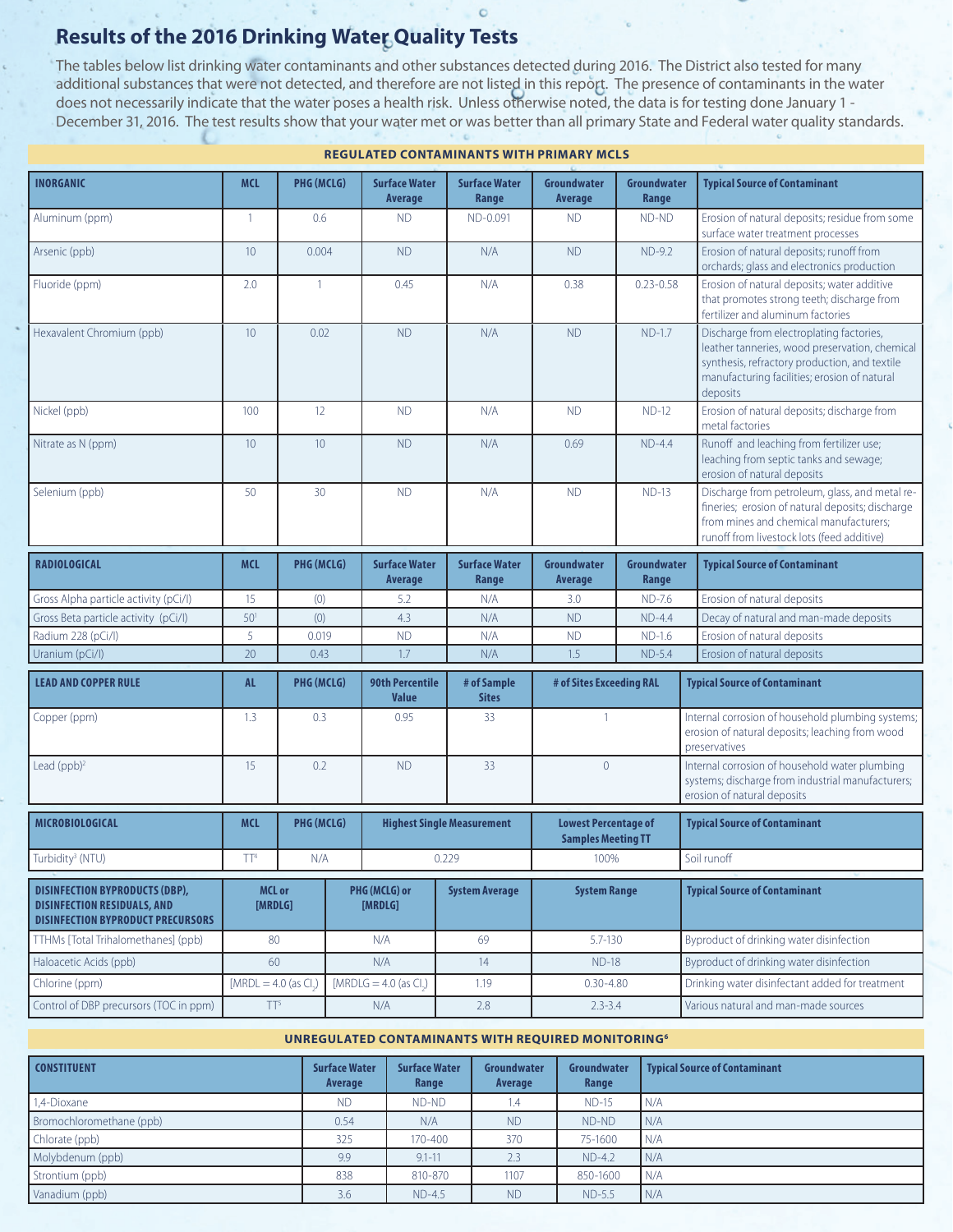#### **Regulated Contaminants with Secondary MCLS**

ö

| <b>CONSTITUENT</b>              | <b>Secondary</b><br><b>MCL</b> | <b>Surface Water</b><br>Average | <b>Surface Water</b><br>Range | Groundwater<br>Average | Groundwater<br>Range | <b>Typical Source of Contaminant</b>                                                                               |  |
|---------------------------------|--------------------------------|---------------------------------|-------------------------------|------------------------|----------------------|--------------------------------------------------------------------------------------------------------------------|--|
| Chloride (ppm)                  | 500                            | 63                              | $61 - 64$                     | 104                    | <b>ND-380</b>        | Runoff/leaching from natural deposits; seawater influence                                                          |  |
| Color (units)                   | 15                             | <b>ND</b>                       | $ND-20$                       | <b>ND</b>              | $ND-20$              | Naturally occurring organic materials                                                                              |  |
| Copper (ppm)                    |                                | <b>ND</b>                       | N/A                           | <b>ND</b>              | ND-0.130             | Internal corrosion of household plumbing systems; erosion<br>of natural deposits; leaching from wood preservatives |  |
| Iron (ppb)                      | 300                            | <b>ND</b>                       | N/A                           | 105                    | ND-2900              | Leaching from natural deposits; industrial wastes                                                                  |  |
| Manganese (ppb)                 | 50                             | <b>ND</b>                       | N/A                           | 20                     | <b>ND-780</b>        | Leaching from natural deposits                                                                                     |  |
| Odor-Threshold (units)          | $\overline{3}$                 |                                 | $1 - 12$                      |                        | $1 - 35$             | Naturally occurring organic materials                                                                              |  |
| Specific Conductance (umhos/cm) | 1600                           | 1182                            | 983-1488                      | 1348                   | 1040-2010            | Substances that form ions when in water                                                                            |  |
| Sulfate (ppm)                   | 500                            | 290                             | N/A                           | 301                    | 140-580              | Runoff/leaching from natural deposits; industrial wastes                                                           |  |
| Total Dissolved Solids (ppm)    | 1000                           | 664                             | 657-670                       | 1011                   | 740-1500             | Runoff/leaching from natural deposits                                                                              |  |
| Turbidity (NTU)                 |                                | 0.161                           | $0.031 - 1.12$                | 0.262                  | $0.020 - 1.62$       | Soil runoff                                                                                                        |  |
| Zinc (ppm)                      |                                | <b>ND</b>                       | N/A                           | <b>ND</b>              | ND-0.065             | Runoff/leaching from natural deposits; industrial wastes                                                           |  |
|                                 |                                |                                 |                               |                        |                      |                                                                                                                    |  |

#### **OTHER CONSTITUENTS**

| <b>CONSTITUENT</b>                   | <b>Surface Water</b><br><b>Average</b> | <b>Surface Water</b><br>Range | Groundwater<br><b>Average</b> | Groundwater<br>Range |
|--------------------------------------|----------------------------------------|-------------------------------|-------------------------------|----------------------|
| Alkalinity (ppm as CaCO.)            | 160                                    | 132-181                       | 294                           | 180-395              |
| Bicarbonate (ppm)                    | 190                                    | N/A                           | 356                           | 220-460              |
| Calcium (ppm)                        | 72                                     | N/A                           | 158                           | $120 - 220$          |
| Hardness (ppm as CaCO <sub>2</sub> ) | 350                                    | 284-394                       | 575                           | 440-914              |
| Magnesium (ppm)                      | 44                                     | N/A                           | 43                            | 33-81                |
| pH (units)                           | 7.23                                   | 6.41-7.71                     | 7.12                          | 6.72-7.59            |
| Potassium (ppm)                      | 4.7                                    | N/A                           | 2.8                           | $1.6 - 6.2$          |
| Radon <sup>7</sup> (pCi/l)           | <b>ND</b>                              | N/A                           | 322                           | <b>ND-853</b>        |
| Sodium (ppm)                         | 83                                     | N/A                           | 86                            | $61 - 160$           |

**Variance:** Goleta Water District (District) serves unfiltered Lake Cachuma water to 33 connections on the Goleta West Conduit. The water receives chlorination treatment but does not comply with the Surface Water Treatment Rule (SWTR). The State Department of Public Health allows the District to provide bottled water to these customers for drinking and cooking. The District notifies these consumers quarterly that the water delivered is not in compliance with SWTR and should not be consumed.

# **Definitions Used in the Chart**

**Maximum Contaminant Level (MCL):** The highest level of a contaminant that is allowed in drinking water. Primary MCLs are set as close to the PHGs (or MCLGs) as is economically and technologically feasible. Secondary MCLs are set to protect the odor, taste, and appearance of drinking water.

**Maximum Contaminant Level Goal (MCLG):** The level of a contaminant in drinking water below which there is no known or expected risk to health. MCLGs are set by the U.S. Environmental Protection Agency.

**Public Health Goal (PHG):** The level of a contaminant in drinking water below which there is no known or expected risk to health. PHGs are set by the California Environmental Protection Agency.

**Maximum Residual Disinfectant Level (MRDL):** The highest level of a disinfectant allowed in drinking water. There is convincing evidence that addition of a disinfectant is necessary for control of microbial contaminants.

**Maximum Residual Disinfectant Level Goal (MRDLG):** The level of a drinking water disinfectant below which there is no known or expected risk to health. MRDLGs do not reflect the benefits of the use of disinfectants to control microbial contaminants. **Primary Drinking Water Standard (PDWS):** MCLs and MRDLs for contaminants that affect health along with their monitoring and reporting requirements, and water treatment requirements. **Treatment Technique (TT):** A required process intended to reduce the level of a contaminant in drinking water. **Regulatory Action Level (AL):** The concentration of a contaminant which, if exceeded, triggers treatment or other requirements which a water system must follow. **N/A:** Not applicable.

**ND:** Not detected at testing limit.

**ppb:** Parts per billion or micrograms per liter.

**ppm:** Parts per million or milligrams per liter.

**pCi/l:** Picocuries per liter (a measure of radiation). **μmhos/cm:** Micromhos per centimeter (an indicator of dissolved minerals in the water).

**NTU:** Nephelometric turbidity units. **Variances and Exemptions:** State or EPA permission not to meet an MCL or a treatment technique under certain conditions.

#### **Footnotes to the Chart**

- 1. SWRCB considers 50 pCi/L to be the level of concern for beta particles.
- 2. If present, elevated levels of lead can cause serious health problems, especially for pregnant women and young children. Lead in drinking water is primarily from materials and components associated with service lines and home plumbing. Goleta Water District is responsible for providing high quality drinking water, but cannot control the variety of materials used in plumbing components. When your water has been sitting for several hours, you can minimize the potential for lead exposure by flushing your tap for 30 seconds to 2 minutes before using water for drinking or cooking. If you are concerned about lead in your water, you may wish to have your water tested. Information on lead in drinking water, testing methods, and steps you can take to minimize exposure is available from the Safe Drinking Water Hotline or at http://www.epa.gov/safewater/lead. 3. Turbidity is a measure of the cloudiness of the water. We monitor it because it is a good indicator of the effectiveness of our filtration system.
- 4. Turbidity of the filtered water must: 1) Be less than or equal to 0.3 NTU in 95% of measurements in a month; 2) Not exceed 1.0 NTU.
- 5. Conventional surface water treatment plants must remove a certain percentage of the TOC in their raw intake water using a specialized enhanced coagulation treatment technique. The percentage removal required depends on raw water quality characteristics. For Goleta Water District's Corona del Mar Water Treatment Plant's raw water source, the required percentage was 15% - 25% through 2016. Due to the nature of Corona del Mar Water Treatment Plant's raw water, the water is non-amenable to removal of TOC via enhanced coagulation. Goleta Water District has a permitted waiver from this treatment requirement from the California Department of Public Health.
- 6. Unregulated contaminant monitoring helps USEPA and the State Water Resources Control Board to determine where certain contaminants occur and whether the contaminants need to be regulated.
- Radon is a radioactive gas that you cannot see, taste, or smell. It is found throughout the U.S. Radon can move up through the ground and into a home through cracks and holes in the foundation. Radon can build up to high levels in all types of homes. Radon can also get into indoor air when released from tap water from showering, washing dishes, and other household activities. Compared to radon entering the home through soil, radon entering the home through tap water will in most cases be a small source of radon in indoor air. Radon is a known human carcinogen. Breathing air containing radon can lead to lung cancer. Drinking water containing radon may also cause increased risk of stomach cancer. If you are concerned about radon in your home, test the air in your home. Testing is inexpensive and easy. You should pursue radon removal for your home if the level of radon in your air is 4 picocuries per liter of air (pCi/L) or higher. There are simple ways to fix a radon problem that are not too costly. For additional information, call your State radon progra (1-800-745-7236), the USEPA Safe Drinking Water Act Hotline (1-800-426-4791), or the National Safety Council Radon Hotline (1-800-767-7236).

NOTE: The State allows us to monitor for some contaminants less than once per year because the concentrations of these contaminants do not change frequently. Some of our data, though representative, are more than one year of the surface water data presented in the tables are from samples taken in 2016, except for the following: The radon data is from 2006. The unregulated contaminant data is from 2014. All of the groundwater data presented are from samples taken in 2016, except for the following: The unregulated contaminant data is from 2014, 2015 and 2016. The aluminum, nickel, selenium, gross alpha, gross beta, radium-228, uranium and lead data is from 201 The radon data is from 2000, 2001, 2003, 2006 and 2009.